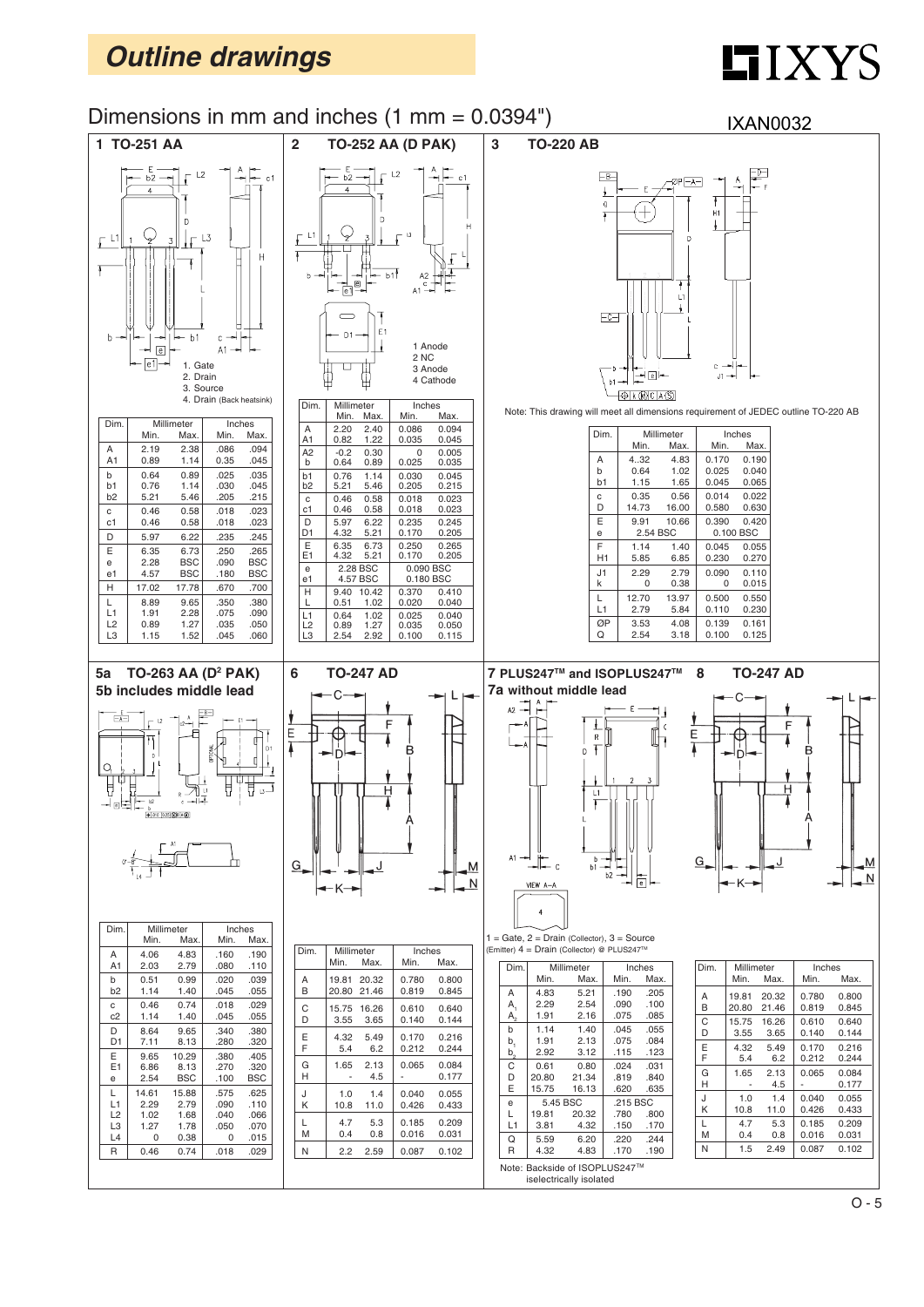## **LIXYS**

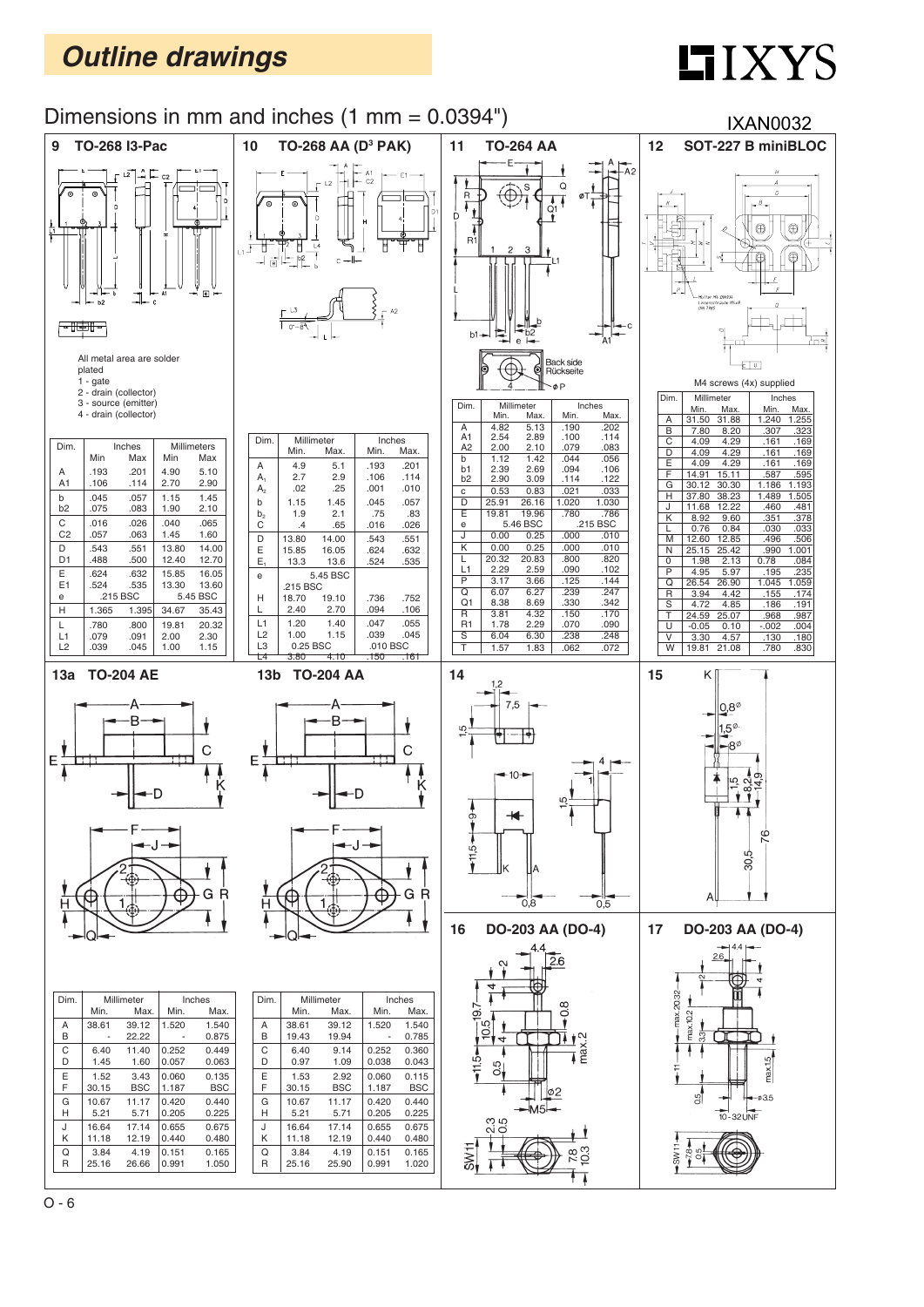# $II$ *XYS*

#### Dimensions in mm and inches (1 mm = 0.0394")

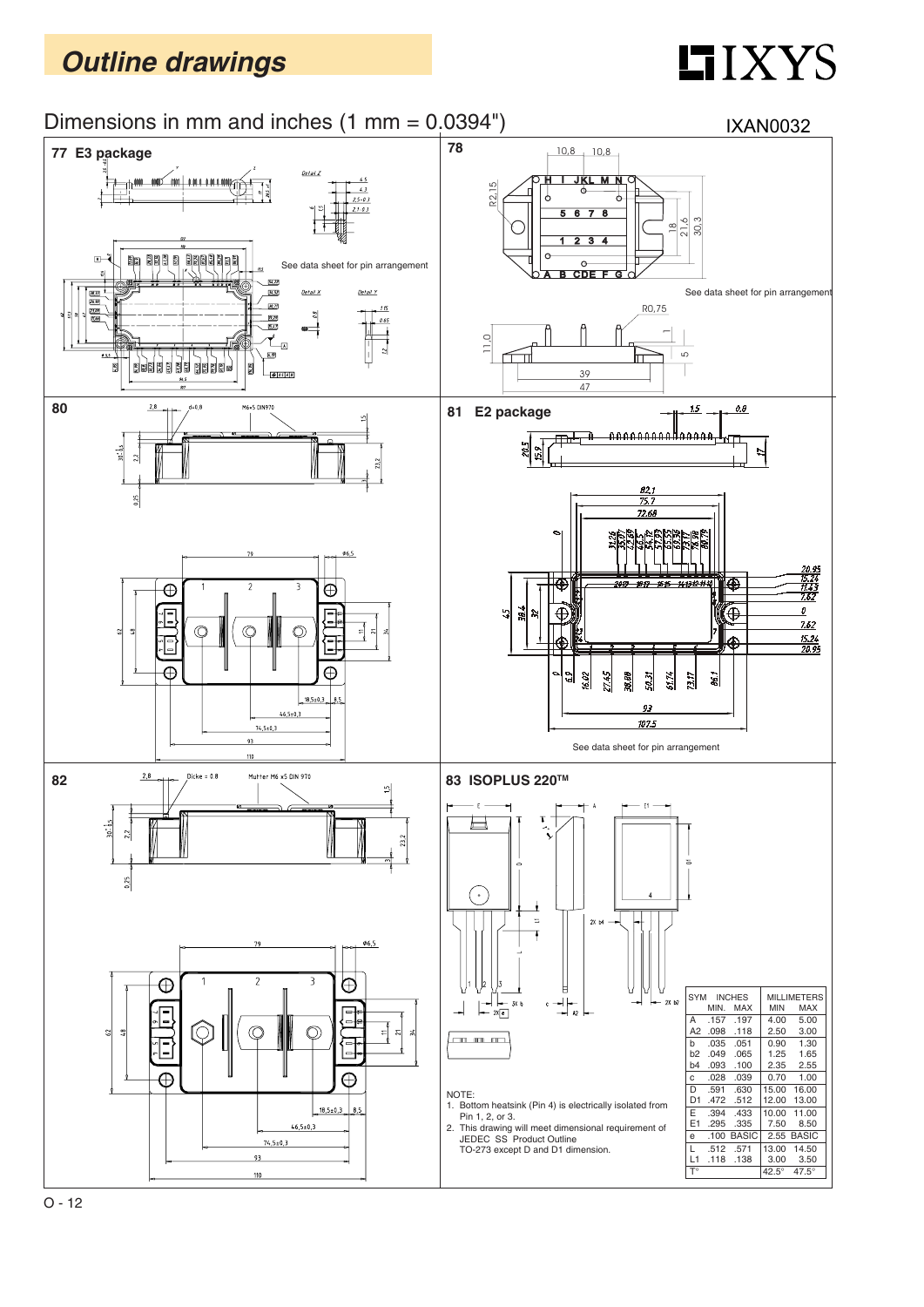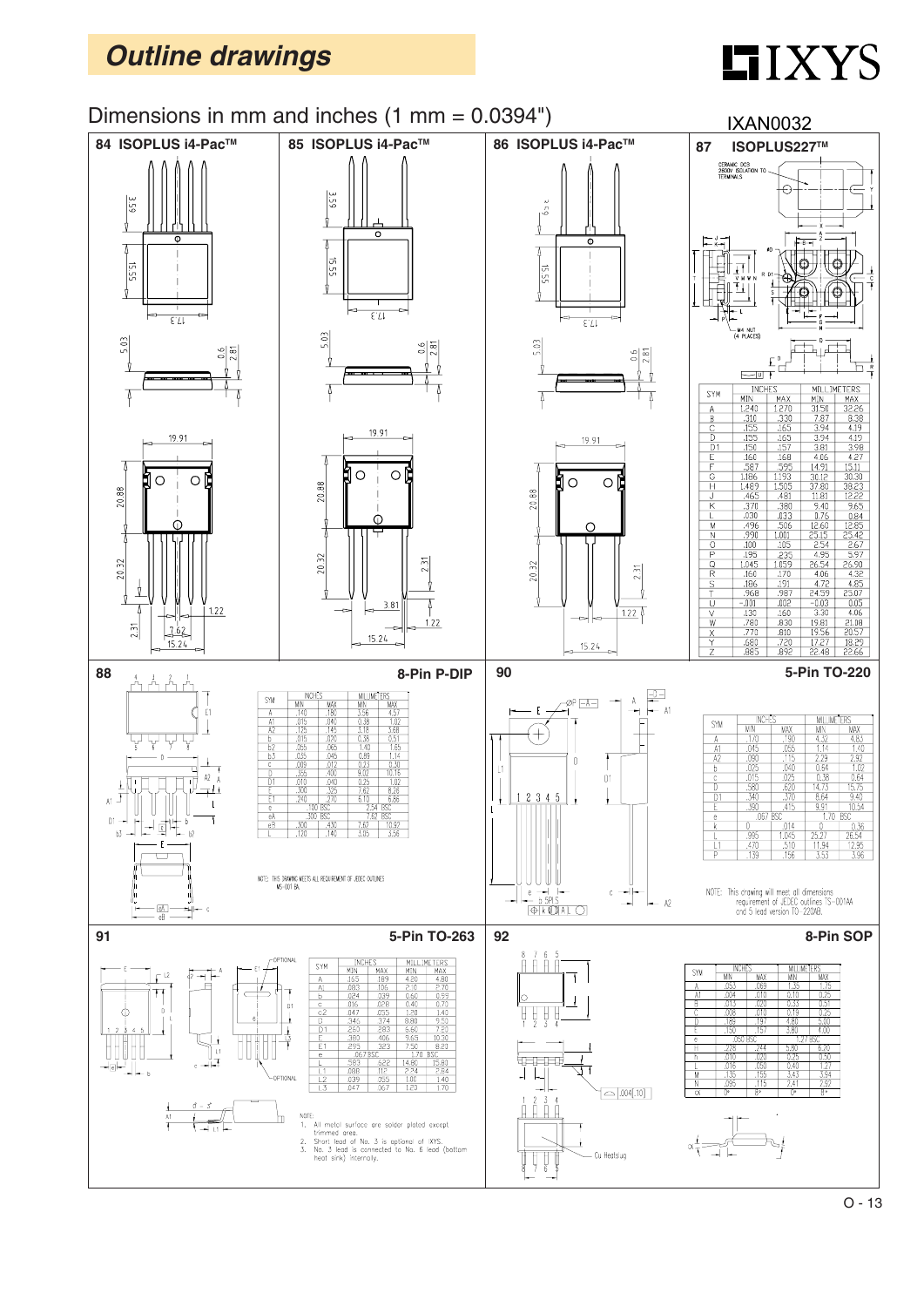# $LIXYZ$



**PLUS220LV\_SMD.DWG**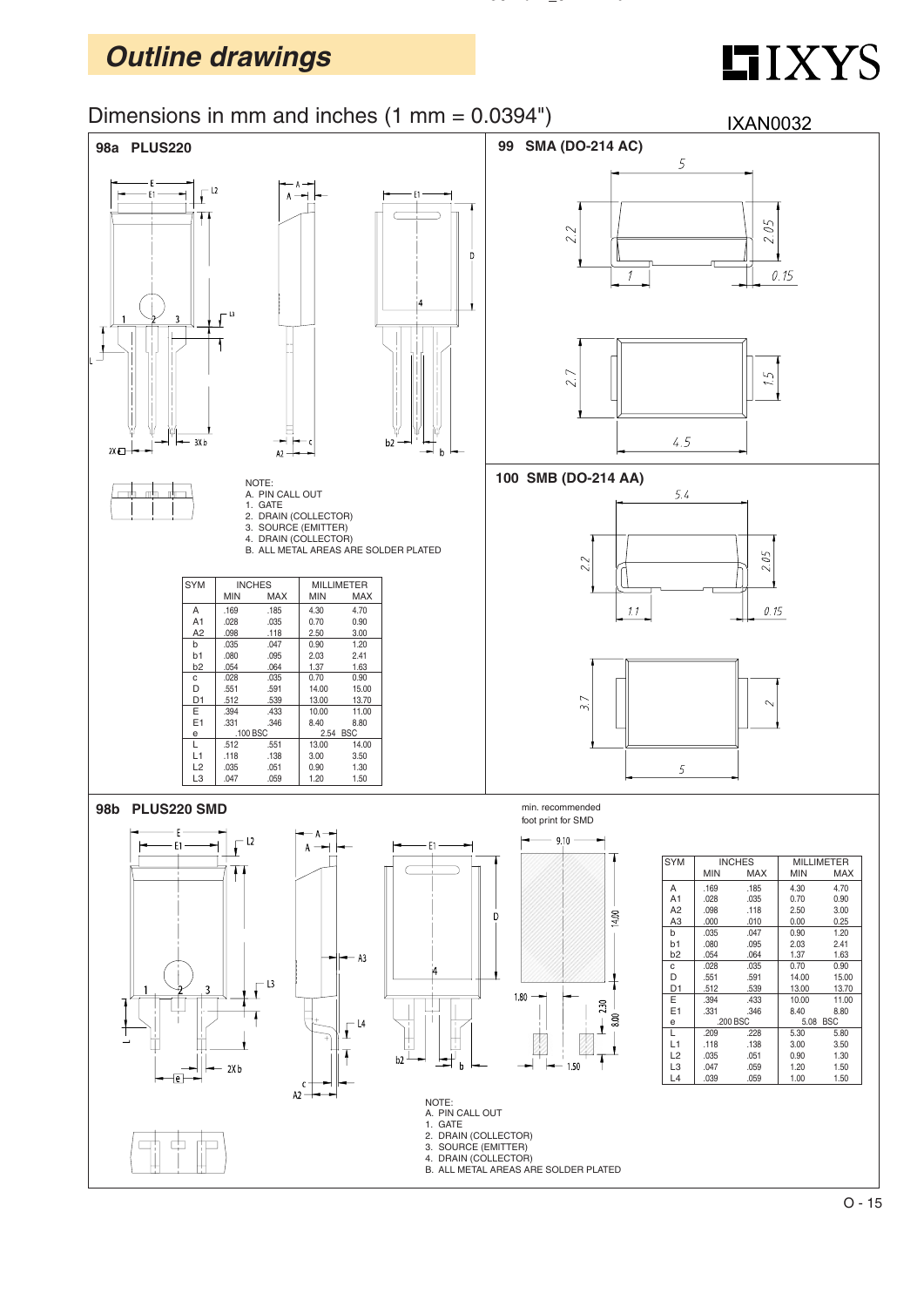# **HIXYS**

#### Dimensions in mm and inches (1 mm = 0.0394")